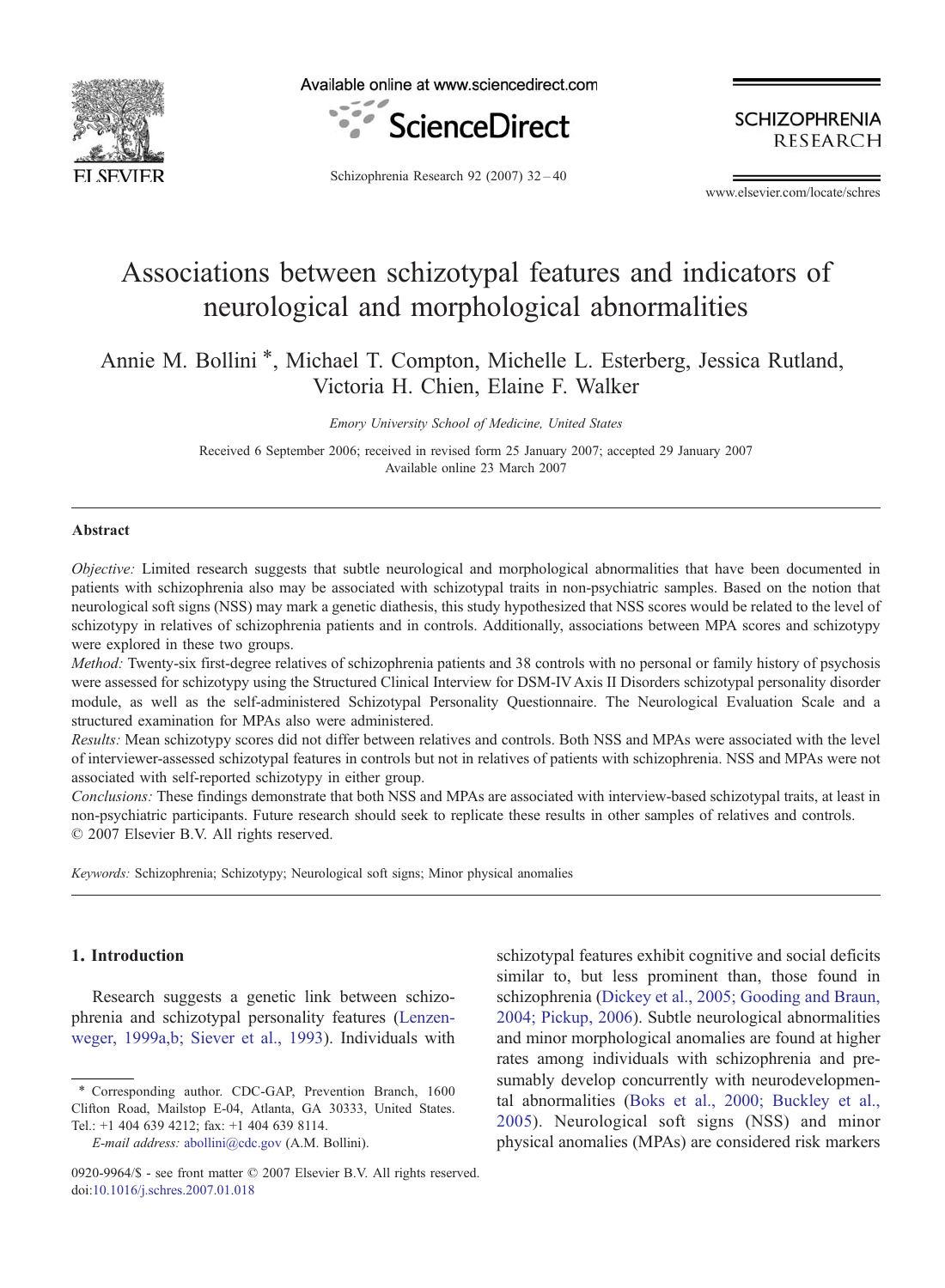for schizophrenia, and there is growing interest in the connection between these indicators and schizophreniaspectrum disorders such as schizotypal personality disorder (SPD).

NSS are observable but subtle impairments in motor and sensory domains that are neither localized to a specific brain area nor pathognomic for any specific neurological disease ([Obiols et al., 1999\)](#page-8-0). Compared to healthy controls, individuals with schizophrenia have more NSS [\(Arango et al., 1999; Cox and Ludwig, 1979;](#page-6-0) [Flyckt et al., 1999; Heinrichs and Buchanan, 1988](#page-6-0)). These findings are even observable in children prior to the onset of schizophrenia [\(Walker, 1994](#page-8-0)), first-episode patients [\(Dazzan and Murray, 2002\)](#page-7-0), and antipsychoticnaive patients ([Venkatasubramanian et al., 2003\)](#page-8-0). NSS are related to more severe negative symptoms [\(Arango](#page-6-0) [et al., 2000; Bombin et al., 2005; Chen et al., 2005; Malla](#page-6-0) [et al., 1997; Prikryl et al., 2006; Yazici et al., 2002\)](#page-6-0) and disorganized symptoms ([Arango et al., 2000; Schroder](#page-6-0) [et al., 1996](#page-6-0)); however, some studies have not found this correlation [\(Bartko et al., 1988; Braun et al., 1995](#page-6-0)).

Neurological abnormalities also are found in groups at high risk for schizophrenia, suggesting that NSS represent a genetic vulnerability marker ([Tsuang, 2000](#page-8-0)). Some studies report elevated rates of NSS in healthy biological relatives of patients ([Egan et al., 2001;](#page-7-0) [Gourion et al., 2004a,b; Rossi et al., 1990; Yazici et al.,](#page-7-0) [2002\)](#page-7-0). Frequently, relatives' NSS scores are intermediate between those of patients and healthy controls [\(Kinney et al., 1986; Rossi et al., 1990; Yazici et al.,](#page-7-0) [2002\)](#page-7-0). Further, some studies reveal NSS elevations in healthy individuals with subtle signs of psychosis proneness (i.e., schizotypy) ([Barkus et al., 2006;](#page-6-0) [Barrantes-Vidal et al., 2003; Obiols et al., 1999](#page-6-0)). These findings suggest that neurological abnormalities may be related to the dimensional construct of schizotypy in addition to categorical disease classifications based on the presence of diagnostic criteria.

MPAs are subtle morphological abnormalities that may be markers of neurodevelopmental deviations [\(Buckley, 1998; Green et al., 1989; Lane et al., 1997;](#page-7-0) [McGrath et al., 2002; Sivkov and Akabaliev, 2004\)](#page-7-0). An insult during the prenatal period may interrupt fetal morphological and brain development [\(Green et al.,](#page-7-0) [1989; Schiffman et al., 2002\)](#page-7-0). MPAs include subtle abnormalities of the craniofacial region and limbs [\(Schiffman et al., 2002](#page-8-0)). Many studies have found that schizophrenia patients have more MPAs than healthy controls ([Buckley, 1998; Buckley et al., 2005; Lane](#page-7-0) [et al., 1997; McGrath et al., 2002; Schiffman et al.,](#page-7-0) [2002; Sivkov and Akabaliev, 2004\)](#page-7-0), and MPAs are observable in children prior to the onset of schizophre-

nia ([Schiffman et al., 2002\)](#page-8-0). Several studies have reported no association between MPAs and positive, negative, or disorganized symptoms [\(Lohr and Flynn,](#page-7-0) [1993; McGrath et al., 1995; Oosthuizen et al., 1998](#page-7-0)).

Findings from studies of MPAs in relatives of patients are mixed. Several studies report that relatives have no MPA elevations, showing frequencies similar to healthy controls ([Gourion et al., 2003; Green et al.,](#page-7-0) [1994; Hans et al., 2005](#page-7-0)), while others reveal that relatives have a similar number of MPAs to patients [\(Gourion et al., 2004a,b; Ismail et al., 1998, 2000](#page-7-0)). Interestingly, families with a single case of schizophrenia may manifest more MPAs than multiplex families [\(Griffiths et al., 1998\)](#page-7-0), potentially suggesting that MPAs result from an insult during fetal development rather than from a genetic liability to schizophrenia.

Only one study has investigated MPAs in relation to schizotypal features. Weinstein and colleagues [\(Wein](#page-8-0)[stein et al., 1999\)](#page-8-0) reported that adolescents who met criteria for SPD using a structured interview had more MPAs than adolescents with other personality disorders and those with no psychiatric illnesses. No studies have examined MPAs and schizotypy in an adult nonpsychiatric sample, especially one including biological relatives of schizophrenia patients.

The current study investigated relationships between schizotypy (assessed using a structured clinical interview and a self-report questionnaire) and NSS and MPAs in healthy relatives and non-psychiatric controls. Based on previous schizophrenia research, it was hypothesized that schizotypy would be positively correlated with NSS in biological relatives and in healthy controls (given the presumed dimensional nature of both risk markers). The relationship between schizotypy and MPAs in relatives and controls was considered an exploratory research question.

### 2. Methods

## 2.1. Setting and sample

This study was conducted at a large public-sector health system that primarily serves a low-income, African American population. Participants with schizophrenia invited at least one first-degree relative to enroll in the study, resulting in 26 relatives in this analysis. Thirty-eight controls were recruited from a medical clinic waiting room  $(n=25)$  and a methadone maintenance clinic adjacent to the community mental health center  $(n=13)$ .

Exclusionary criteria for all participants included: (1) inability to speak English, (2) active substance abuse/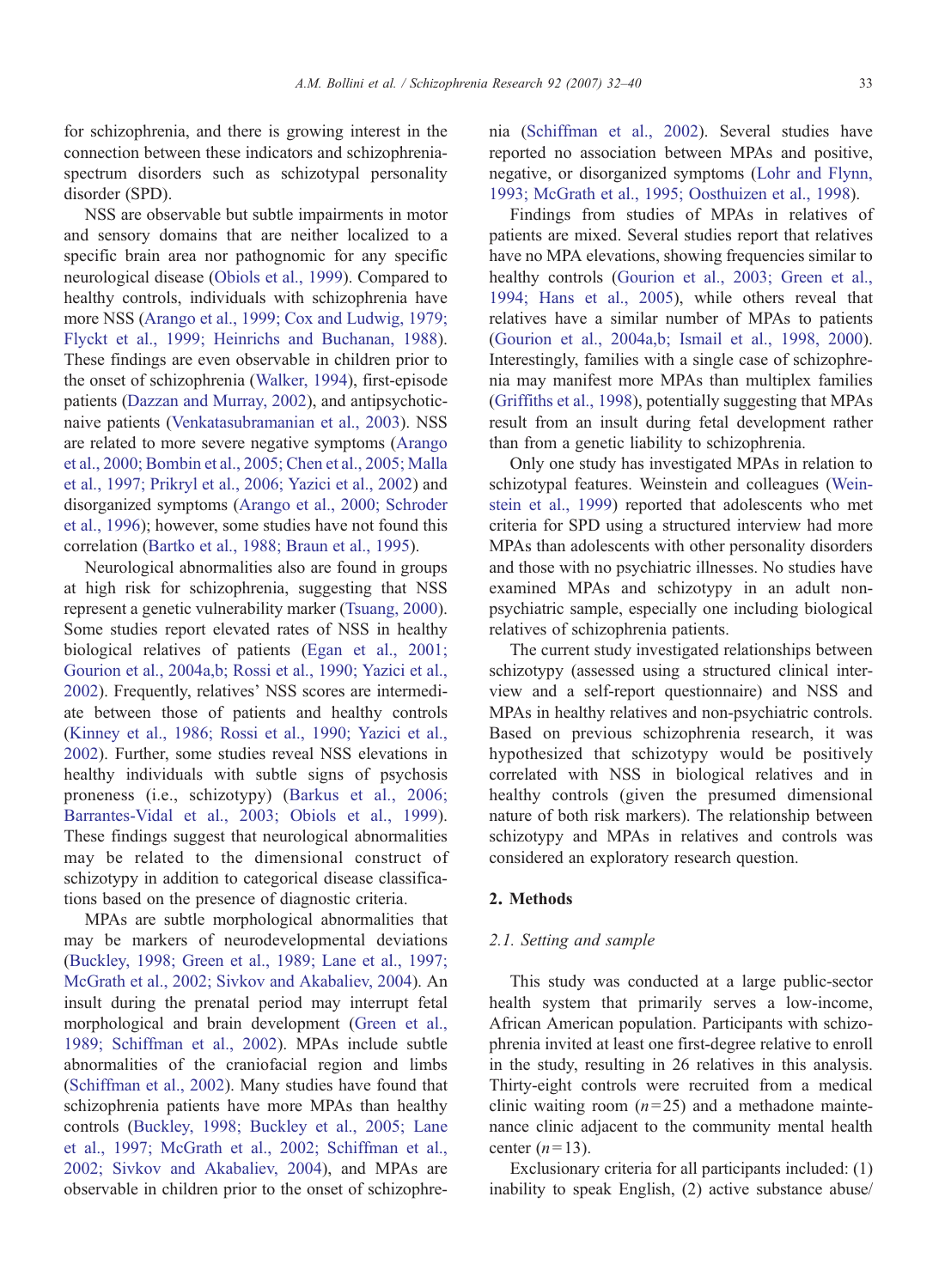dependence diagnosis not in early or sustained full remission, (3) known mental retardation, and (4) history of neurological disease or clinically significant head injury. To maintain representativeness of the sample, the presence of Axis I illnesses, aside from psychotic and mood disorders, and Axis II disorders was not considered exclusionary. Controls were excluded if they endorsed any personal or family history (in first- or second-degree relatives) of psychotic or mood disorders.

#### 2.2. Procedures and materials

The university's institutional review board approved the study. All participants provided written informed consent. Psychiatric diagnoses were ruled out using the psychotic disorders, mood disorders, and substance use disorders modules of the Structured Clinical Interview for DSM-IV Axis I Disorders (SCID) ([First et al., 1998\)](#page-7-0).

Axis II SPD symptoms were assessed using the Structured Clinical Interview for DSM-IV Axis II Disorders (SCID-II) (Spitzer et al., 1990). The assessor was blind to NSS and MPA scores when conducting the SCID-II interview. For this interview, nine DSM-IV SPD criteria are rated as:  $1 = not present$ ,  $2 = present$  at a subthreshold level, or  $3$ =present. In the current study, scores of 2 or 3 were considered meaningful because schizotypy is conceptualized as occurring on a continuum and both scores indicate the presence of atypical behaviors, beliefs, or interactions. The total number of items rated 2 or 3 (0–9) was used for analyses. The nine criteria also were used to derive subscale scores similar to dimensions frequently applied to schizophrenia symptoms, and analogous to the three dimensions measured by the self-report Schizotypal Personality Questionnaire ([Raine, 1991\)](#page-8-0), as described below. Thus, a cognitive–perceptual subscale, paralleling positive symptoms, was computed by summing the items for ideas of reference, odd beliefs, unusual perceptual experiences, and suspiciousness/paranoid ideation; an interpersonal subscale, reflecting negative symptoms, included suspiciousness/paranoid ideation, inappropriate/constricted affect, lack of close friends, and excessive social anxiety; and a disorganized subscale was derived using odd thinking/speech and odd/ eccentric behavior/appearance.

The Schizotypal Personality Questionnaire (SPQ; [Raine, 1991\)](#page-8-0) is a self-report, easy-to-administer, 74-item questionnaire used to screen for schizotypy or SPD. Administration time is approximately 10 min. Each item presents a statement or question to the respondent, who circles "yes" or "no." All affirmatively-endorsed items count one point toward the total score (range: 0–74), with

higher scores indicating higher levels of schizotypy. Examples of items include: "Have you ever had the sense that some person or force is around you, even though you cannot see anyone?" (cognitive–perceptual subscale) and "People sometimes find me aloof and distant." (interpersonal subscale). Internal consistency reliability, test– retest reliability, and criterion validity of the SPQ are acceptable ([Raine, 1991](#page-8-0)). In a sample of 118 participants (relatives and controls) from this research group (many included in the current analysis), internal consistency of the SPQ subscales was found to be acceptable—.89, .89, and .84, respectively, for the cognitive–perceptual, interpersonal, and disorganized subscales.

The Neurological Evaluation Scale (NES) is a 26 item instrument designed to measure NSS in schizophrenia ([Buchanan and Heinrichs, 1989\)](#page-7-0), though it also has been used in studies of non-psychiatric participants [\(Obiols et al., 1999](#page-8-0)). Trained evaluators administer the scale, and items are scored  $0 = no$  abnormality,  $1 = mild$ but definite impairment, or 2=marked impairment. As indicated in the standardized instructions, two items the suck and snout reflexes—are scored  $0 =$ absent or 2=present. Fourteen items are assessed bilaterally. Previous studies have either averaged bilateral items [\(Malla et al., 1997\)](#page-7-0) or the higher of the two scores taken [\(Keshavan et al., 2003; Sanders et al., 2000, 2005](#page-7-0)). In this study, right and left scores were summed. Total administration time for the scale in this study was  $29.4 \pm$ 10.5 min (mode = 30 min). All analyses were conducted with the total NES score (possible range: 0–76), and three previously-described subscale scores ([Buchanan](#page-7-0) [and Heinrichs, 1989](#page-7-0)): sequencing of complex motor tasks, sensory integration, and motor coordination (Table 1). A prior exploratory factor analysis including data from current study participants did not reveal latent factors more useful than these theoretically-derived

Table 1 NES subscales and items

| NES subscale                      | NES items                   |
|-----------------------------------|-----------------------------|
| Sequencing of complex motor tasks | Fist-ring test              |
|                                   | Fist-edge-palm test         |
|                                   | Ozeretski test              |
|                                   | Rhythm tapping              |
| Sensory integration               | Audio-visual integration    |
|                                   | Stereognosis                |
|                                   | Graphesthesia               |
|                                   | Extinction                  |
|                                   | Right-left orientation      |
| Motor coordination                | Tandem walk                 |
|                                   | Rapid alternating movements |
|                                   | Finger-thumb opposition     |
|                                   | Finger-to-nose test         |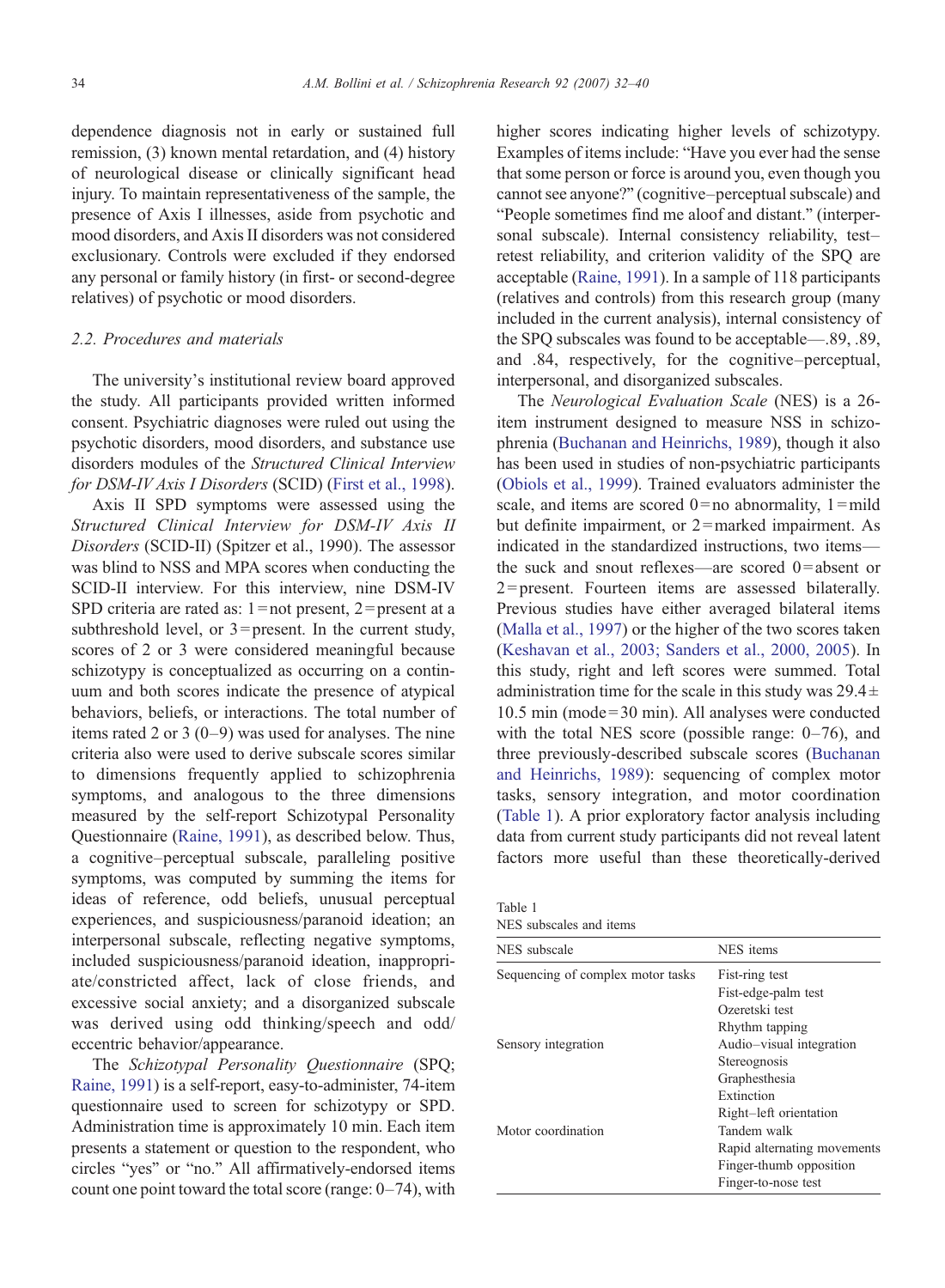Table 2 MPA subscales and items

| MPA subscale | MPA items                                        |
|--------------|--------------------------------------------------|
| Eyes         | Biocular diameter                                |
|              | Direction and degree of eye fissure              |
|              | Presence of epicanthus and hypertelorism         |
| Ears         | Ear protrusion                                   |
|              | Abnormal anterior surface of the ear             |
|              | Enlarged lobe size                               |
|              | Low set ears                                     |
|              | Adherent ear lobes                               |
|              | Malformed ears                                   |
|              | Soft and pliable ears                            |
|              | Asymmetrical ears                                |
| Hands        | Abnormal nail morphology                         |
|              | Curved fifth finger                              |
|              | Presence of slight transverse palmar crease      |
| Feet         | Third toe equal in length/longer than second toe |
|              | Merging of two middle toes                       |
|              | Large gap between the first and second toes      |

subscales ([Compton et al., 2006\)](#page-7-0). To assess inter-rater reliability of NES items, the kappa statistic [\(Cohen, 1960\)](#page-7-0) was calculated after the NES had been independently rated for six participants by five raters. Mean kappa values for items comprising the sequencing of complex motor tasks, sensory integration, and motor coordination subscales, respectively, were .80, .97, and .80.

MPAs were recorded using a structured scale adapted from two instruments [\(Lane et al., 1997;](#page-7-0) Waldrop and Halverson, 1971). Four subscales were used in this study: eye, ears, hands, and feet (Table 2). Assessments were conducted in a standardized manner using a caliper, protractor, ruler, and measuring tape. Most items were scored as  $0 =$ absent or  $1 =$ present. Administration time for the entire instrument was  $16.6 \pm 6.5$  min (mode= 15 min). Regarding inter-rater reliability, for continuous facial measures such as biocular distance, intraclass correlation coefficients (ICCs) were calculated using a two-way mixed (judges fixed) effects analysis of variance model in which the five assessors were the fixed effect while the six target ratings were the random effect [\(Shrout and Fleiss,](#page-8-0) [1979](#page-8-0)). ICCs for the facial measures ranged from .75 to .90 (average=.81). For categorical MPA items, the mean kappa value derived from independent ratings of six participants by five raters was .76.

## 2.3. Data analysis

Pearson product-moment correlations and Spearman correlations were used for normal and non-normal distributions, respectively. Where covarying was indicated, partial correlation coefficients were computed, using SPSS for parametric (Pearson) partial correlations and

SAS for nonparametric (Spearman) partial correlations. Independent samples Student's t-tests for normal distributions and Mann Whitney U-tests for non-normal distributions were used to examine group differences. All analyses were 2-tailed. Bonferroni corrections were applied within but not across hypotheses/research questions.

## 3. Results

## 3.1. Sociodemographic variables in relatives and controls

With respect to sociodemographic variables, there were several differences between the relatives and controls (Table 3). Controls were significantly older than relatives  $(t=2.65, p=.01)$ . There were more females than males in the relative group compared to an even distribution in the control group ( $\chi^2$ =7.00,  $p=0.01$ ). More controls were unemployed compared to the relative group ( $\chi^2$ =6.39, p=.01), though there were no differences between the two groups in terms of race, educational attainment, or marital status.

## 3.2. Interview-based SPD criteria scores and selfreported SPQ scores

In relatives of schizophrenia patients, clinician-assessed SPD SCID-II criteria scores (total, cognitive– perceptual, interpersonal, and disorganized) were:  $1.39 \pm$ 1.69,  $0.67 \pm 1.17$ ,  $0.75 \pm 0.90$ , and  $0.04 \pm 0.20$ , respectively. Among controls, scores were:  $1.72 \pm 2.22$ ,  $0.64 \pm$ 1.02,  $0.81 \pm 1.08$ , and  $0.32 \pm 0.63$ , respectively. Not surprisingly, 41% of participants did not exhibit SPD features based on the SCID-II. Also, no participants met full diagnostic criteria for SPD. Analyses involving these scores relied on nonparametric tests. In general, relatives

| le 3 | $\sim$ |  |  |  |  |
|------|--------|--|--|--|--|
|      |        |  |  |  |  |

Tab

|--|

| Variable                   | Relatives $(n=26)$ Controls $(n=38)$ |                   |
|----------------------------|--------------------------------------|-------------------|
| Age in years*              | $43.58 \pm 14.30$                    | $51.68 \pm 10.40$ |
| Female gender *            | 23 (88%)                             | 20(53%)           |
| Race                       |                                      |                   |
| African American           | 23 (88%)                             | 34 (89%)          |
| Caucasian                  | 3(12%)                               | $4(11\%)$         |
| Educational level in years | $12.87 \pm 2.54$                     | $12.47 \pm 2.35$  |
| Marital status             |                                      |                   |
| Never married              | 10(38%)                              | 12(32%)           |
| Married/living together    | 9(35%)                               | 10(26%)           |
| Separated/divorced/widowed | 7(27%)                               | 16(42%)           |
| Employed *                 | 15 (58%)                             | 10(26%)           |

⁎ indicates a significant difference between relatives and controls,  $p < 0.05$ .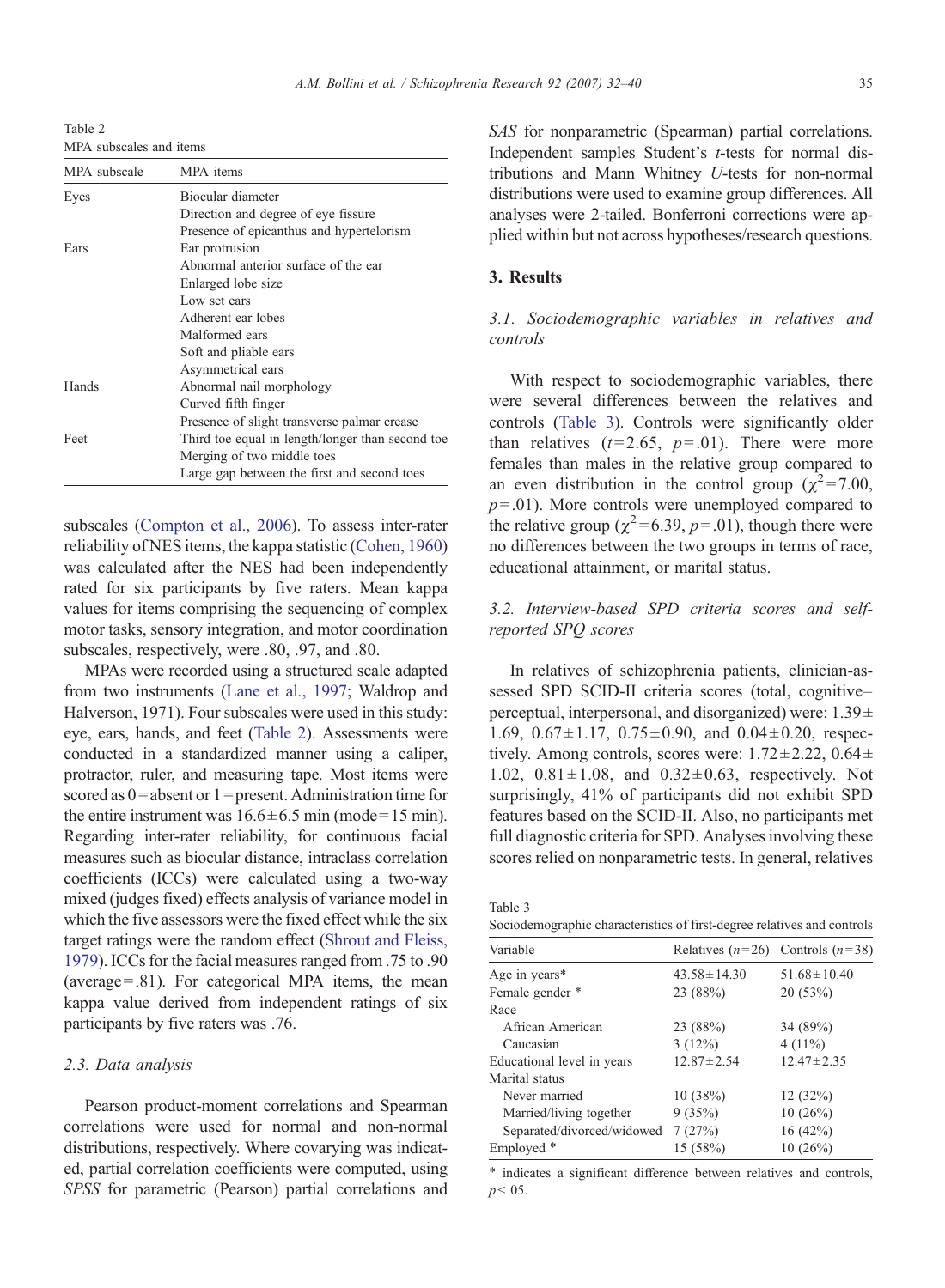<span id="page-4-0"></span>and controls did not differ in the number of SPD features. Specifically, Mann–Whitney U-tests revealed that the two groups manifested a similar number of total, cognitive–perceptual, and interpersonal SPD features. Surprisingly, on the disorganized subscale, controls appeared to have significantly more SPD features than relatives ( $z = 2.14$ ,  $p = .03$ ). SPD criteria scores were not related to sociodemographic variables in either group.

Total, cognitive–perceptual, interpersonal, and disorganized SPQ scores for relatives were:  $15.29 \pm 12.61$ , 6.04  $\pm$  6.04, 7.75  $\pm$  5.83, and 3.50  $\pm$  3.99, respectively, and for controls were  $17.88 \pm 11.58$ ,  $7.56 \pm 5.37$ ,  $9.24 \pm 1.58$ 6.26, and  $3.54 \pm 3.55$ , respectively. SPO scores did not differ between relatives and controls. SPQ scores were not related to age and did not differ by sex or race for either group. However, among the relatives, educational

Table 4

Associations between interview-based SPD criteria scores and NES scores

|                                                                  | <b>NES</b><br>total<br>score | Sequencing<br>of complex<br>motor tasks | Sensory | Motor<br>integration coordination |
|------------------------------------------------------------------|------------------------------|-----------------------------------------|---------|-----------------------------------|
| <b>Relatives</b>                                                 |                              |                                         |         |                                   |
| Spearman correlations                                            |                              |                                         |         |                                   |
| <b>Total SPD</b>                                                 | .20                          | $-.20$                                  | $-.16$  | .01                               |
| criteria score                                                   |                              |                                         |         |                                   |
| $Copyrightve-$                                                   | .27                          | $-.07$                                  | .07     | .01                               |
| perceptual                                                       |                              |                                         |         |                                   |
| Interpersonal $-.06$                                             |                              | $-.25$                                  | $-.35$  | $-.01$                            |
| Disorganized -                                                   |                              |                                         |         |                                   |
| Partial correlations (controlling for age and educational level) |                              |                                         |         |                                   |
| <b>Total SPD</b>                                                 | .06                          | $-.26$                                  | $-.19$  | .21                               |
| criteria score                                                   |                              |                                         |         |                                   |
| $C$ ognitive $-$                                                 | .35                          | .04                                     | .21     | $-.01$                            |
| perceptual                                                       |                              |                                         |         |                                   |
| Interpersonal $-.32$                                             |                              | $-.36$                                  | $-.49$  | .18                               |
| Disorganized -                                                   |                              |                                         |         |                                   |
| Controls                                                         |                              |                                         |         |                                   |
| Spearman correlations                                            |                              |                                         |         |                                   |
| <b>Total SPD</b>                                                 | $.42*$                       | $.41*$                                  | .32     | .18                               |
| criteria score                                                   |                              |                                         |         |                                   |
| $C$ ognitive $-$                                                 | .16                          | .26                                     | $.35*$  | .09                               |
| Perceptual                                                       |                              |                                         |         |                                   |
| Interpersonal                                                    | $.51***$                     | $.45**$                                 | .27     | .23                               |
| Disorganized                                                     | $.41*$                       | $.44**$                                 | .26     | .26                               |
| Partial correlations (controlling for age and educational level) |                              |                                         |         |                                   |
| <b>Total SPD</b>                                                 | $.58*$                       | .37                                     | $.54*$  | .26                               |
| criteria score                                                   |                              |                                         |         |                                   |
| Cognitive-                                                       | .26                          | .17                                     | $.57*$  | .10                               |
| perceptual                                                       |                              |                                         |         |                                   |
| Interpersonal                                                    | $.72**$                      | $.47*$                                  | $.43*$  | .37                               |
| Disorganized                                                     | $.62*$                       | $.54*$                                  | $.43*$  | .30                               |

– indicates restricted range precluding statistical analysis.

 $p < 0.05$ .

\*\*  $p<0.03$  (Bonferroni-corrected for multiple correlations).

level was negatively related to the SPQ interpersonal subscale  $(r=-.51, p=.01)$ . Subsequent analyses including SPQ scores in relatives were covaried for education.

## 3.3. Neurological soft signs

NES total and subscale scores were significantly intercorrelated  $(r=.48-.78)$ , though the NES motor coordination and sensory integration subscales were not significantly correlated  $(r=.23, p=.07)$ . Thus, in general, there is a relatively high degree of relatedness between NES subscale scores. Nonetheless, previous research has found some support through factor analysis for these subscales ([Emsley et al., 2005; Keshavan et al.,](#page-7-0) [2003; Malla et al., 1997; Sanders et al., 2000](#page-7-0)), so total and subscale scores were used. Total NES scores averaged  $16.53 \pm 8.85$  and were normally distributed. NES scores for relatives were: total,  $18.17 \pm 10.26$ ; sequencing of complex motor tasks,  $4.75 \pm 3.29$ ; sensory integration,  $4.46 \pm 3.15$ ; and motor coordination,  $1.91 \pm$ 2.13. NES scores for controls were: total,  $15.54 \pm 8.02$ ; sequencing of complex motor tasks,  $5.35 \pm 3.57$ ; sensory integration,  $3.54 \pm 2.12$ ; and motor coordination,  $2.69 \pm$ 2.56.

There were several differences in the relations between sociodemographic characteristics and NES scores for relatives and controls. Specifically, for relatives, age was positively related to total NES score  $(r=.56, p=.01)$ , as well as to each subscale score (sequencing of complex motor tasks,  $r = .59$ ,  $p < .01$ ; motor coordination,  $r = .41$ ,  $p = .04$ ; sensory integration,  $r = .44$ ,  $p = .03$ ), but education level was not related to NES scores. For controls, age was positively correlated with sensory integration ( $r = .34$ ,  $p = .04$ ) and education level was negatively associated with total score  $(r=-.48, p=.01)$ . Subsequent NES analyses with relatives were covaried for age and with controls were covaried for age and educational level. Group differences in NSS were not the focus of the present report and are described elsewhere [\(Compton et al.,](#page-7-0) [submitted for publication\)](#page-7-0).

#### 3.4. Minor physical anomalies

MPA scores in relatives were as follows: eyes,  $4.13 \pm$ 2.36; ears,  $2.67 \pm 2.20$ ; hands,  $1.44 \pm 2.12$ ; and feet,  $.36 \pm$ .76. Scores in controls were: eyes,  $4.22 \pm 2.60$ ; ears,  $2.06 \pm 2.41$ ; hands,  $1.89 \pm 2.26$ ; and feet,  $.29 \pm$ .80. MPA subscale scores were not significantly associated with any demographic variables. Again, group differences in MPAs were not the focus of the current paper [\(Compton et al., submitted for publication\)](#page-7-0).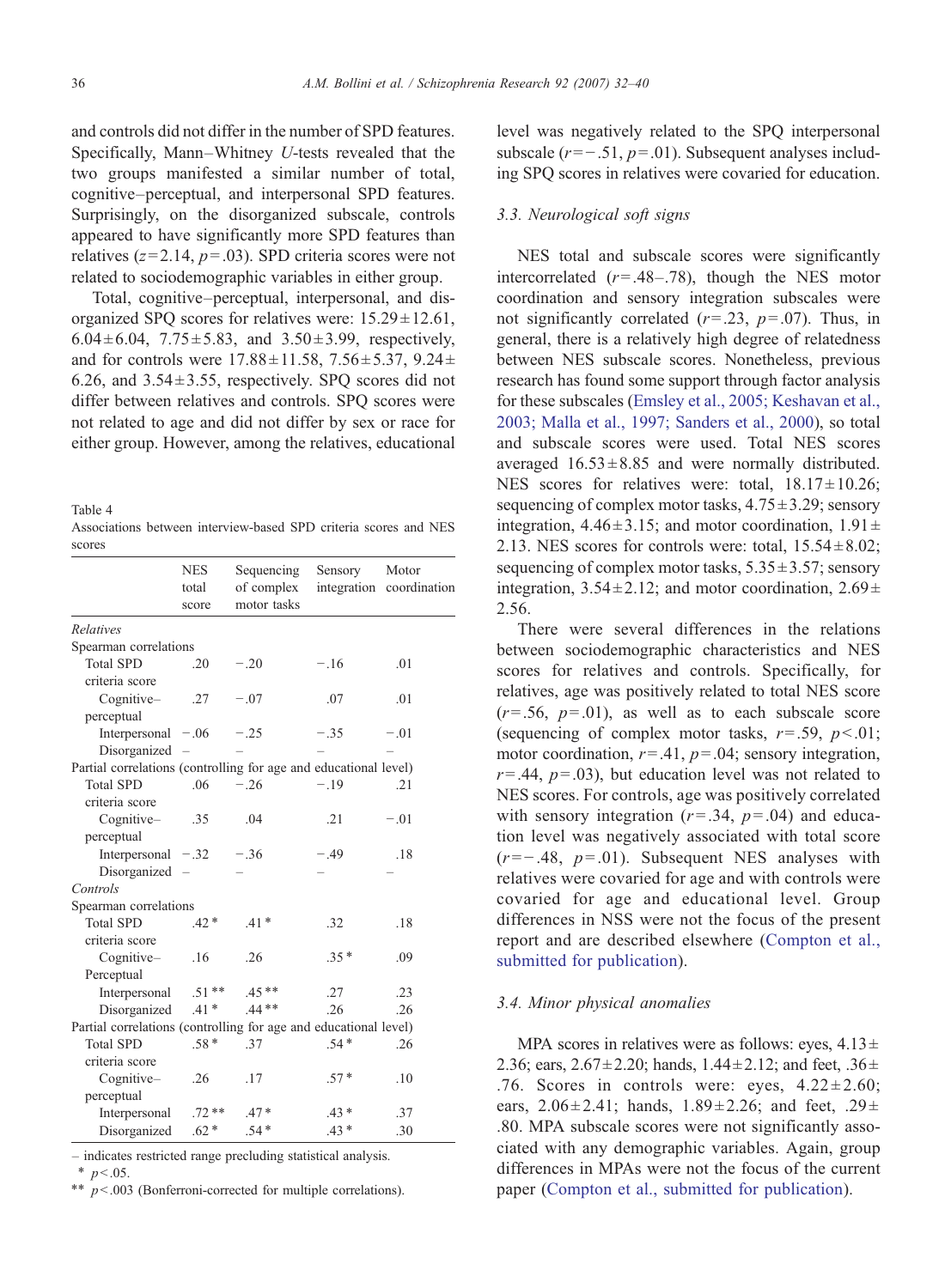# 3.5. Associations between schizotypy and neurological soft signs

Interview-based SPD criteria scores and NES scores were not associated in relatives but were correlated in controls ([Table 4](#page-4-0)). That is, in psychiatrically-healthy individuals with no family history of schizophrenia, higher rates of schizotypal features were related to more NSS. When age and educational attainment were controlled, there were still no significant correlations between SPD criteria scores and NES scores in relatives, but there were additional consistent and remarkably strong correlations in controls ([Table 4\)](#page-4-0).

To be conservative, a Bonferroni correction was applied. All correlations in this matrix were evaluated against  $p = .003$  (.05/16). About half of the correlations remained significant; the interpersonal and disorganized SPD dimensions were related to NES sequencing of complex motor tasks and the interpersonal dimension was related to NES total score. Thus, even when stringent statistical criteria were applied, there was a relationship between NSS and some SPD dimensions in controls.

The 13 controls recruited from a methadone maintenance clinic were removed and correlations were re-run with the remaining 24 controls. Resultant correlation coefficients were almost identical to coefficients computed with data from all of the controls combined. However, these correlations were no longer significant. The similar magnitude of the correlations but smaller sample size and lack of significance suggests there was a lack of power to detect the significant relationships in the restricted sample.

In each group, Pearson correlation coefficients were calculated to test for associations between NES scores and schizotypy scores (SPQ). Interestingly, however, there were no significant correlations, even when education was covaried (data not shown).

# 3.6. Associations between schizotypy and minor physical anomalies

Spearman correlation coefficients computed for interview-based SPD criteria scores and MPA measures yielded multiple significant relationships in controls but not in relatives (Table 5). To be conservative, a Bonferroni correction was applied. Two of eight correlations remained statistically significant—SPD cognitive–perceptual scores were correlated with MPAs of the feet, and SPD disorganized scores were correlated with MPAs of hands.

When the 13 participants from the methadone maintenance clinic were removed, correlation coeffiTable 5

|        | Associations between interview-based SPD criteria scores and MPA |  |  |  |
|--------|------------------------------------------------------------------|--|--|--|
| scores |                                                                  |  |  |  |

|                          | MPA-<br>eyes | $MPA$ —<br>ears | $MPA$ —<br>hands | MPA-<br>feet |
|--------------------------|--------------|-----------------|------------------|--------------|
| Relatives                |              |                 |                  |              |
| Spearman correlations    |              |                 |                  |              |
| Total SPD criteria score | $-.31$       | .15             | .09              | .23          |
| Cognitive-perceptual     | $-.21$       | $-.01$          | .32              | $-.02$       |
| Interpersonal            | $-.22$       | $-.27$          | $-15$            | .34          |
| Disorganized             |              |                 |                  |              |
| Controls                 |              |                 |                  |              |
| Spearman correlations    |              |                 |                  |              |
| Total SPD criteria score | .12          | $.38*$          | $.33*$           | $.34*$       |
| Cognitive-perceptual     | .20          | $.36*$          | 25               | $.46**$      |
| Interpersonal            | $-.03$       | $.35*$          | $.35*$           | 24           |
| Disorganized             | .11          | .22             | $.45**$          | .20          |

– indicates restricted range precluding statistical analysis.

\*  $p < .05$ .

\*\*  $p$ <.003 (Bonferroni-corrected for multiple correlations).

cients in the restricted group  $(n=24)$  were almost identical to coefficients computed with all of the controls combined. However, these correlations were no longer significant, again likely due to insufficient power.

Similar to analyses involving NSS, self-report SPQ scores were not correlated with any MPA measure (data not shown) in either group.

## 4. Discussion

Some studies have found a higher rate of schizotypy in relatives of schizophrenia patients, especially in firstdegree relatives, compared to non-psychiatric controls [\(Asarnow et al., 2001; Kendler et al., 1993; Maggini and](#page-6-0) [Raballo, 2003](#page-6-0)). This study, however, did not reveal higher levels of schizotypy in relatives than controls. SPQ scores of relatives in this sample were similar to or lower than scores reported in several other studies [\(Vollema et al., 2002; Yaralian et al., 2000\)](#page-8-0). Patients referred relatives willing to participate, and this may have resulted in a biased group of relatives with fewer schizotypal traits—relatives with suspiciousness, subtle thought disorganization, or interpersonal deficits may have been less likely to participate. Alternatively, some researchers explain the lack of difference between groups as resulting from defensive reporting in relatives [\(Calkins et al., 2004; Chang and Lenzenweger, 2005](#page-7-0)). Relatives have a heightened awareness of schizophrenia symptoms and associated sociocultural stigma, and as a result may present themselves as psychologically healthy.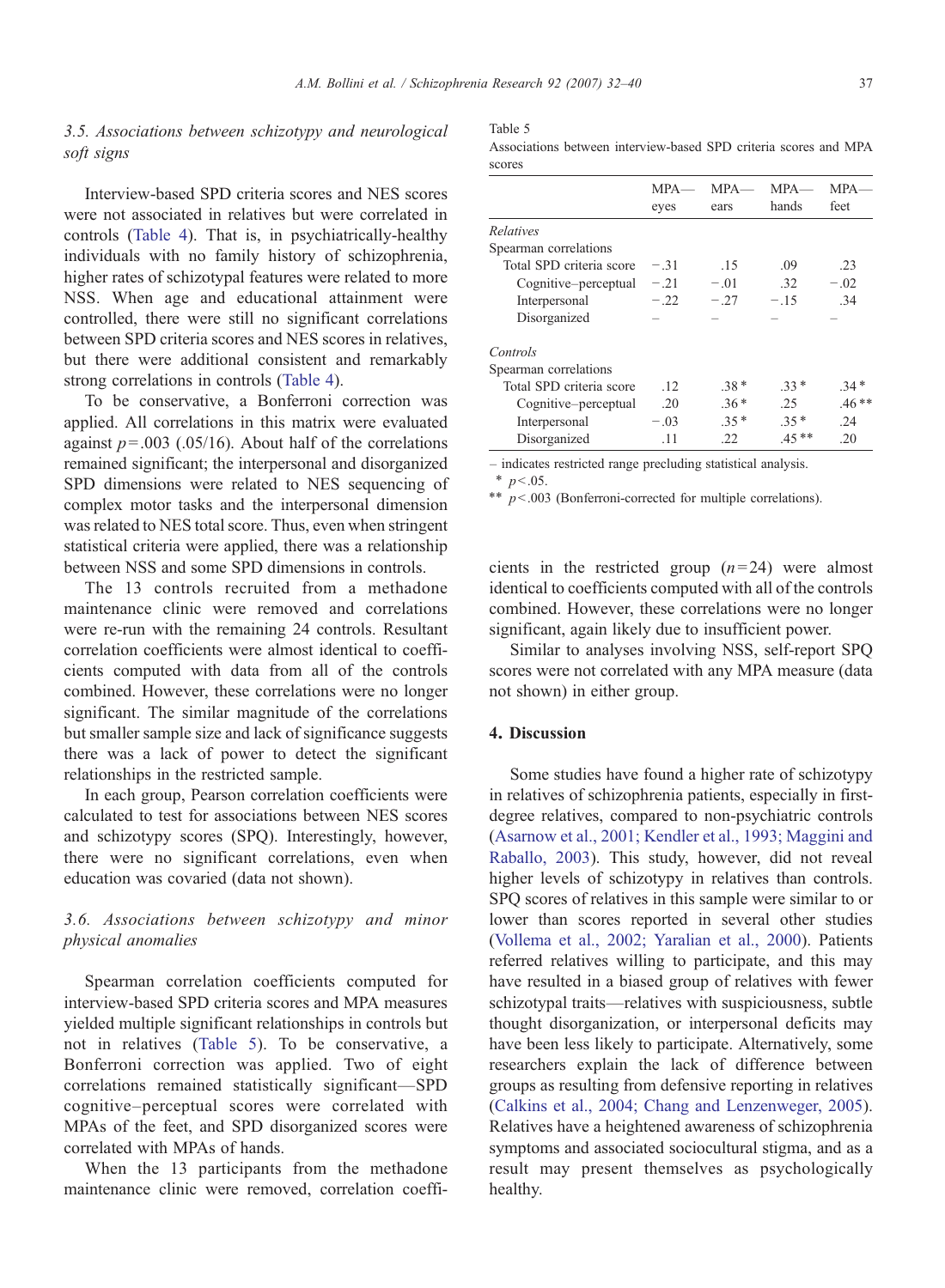<span id="page-6-0"></span>The first study hypothesis was that schizotypy and NSS would be associated in both relatives and controls. Several studies have examined this association and report more NSS in individuals with schizotypal features (Barrantes-Vidal et al., 2003; Obiols et al., 1999). One study found that degree of neurological impairment predicted schizotypy in healthy college students (Barkus et al., 2006). The present hypothesis was partially supported—in the control sample, more neurological abnormalities were associated with more SPD features as determined by the SCID-II interview. Thus, it appears that the severity of neurological impairment may provide information about the degree of schizophrenia liability present.

The second objective of this study was to explore the relationship between schizotypy and MPAs. The present study is the first to date to examine this relationship in a sample including first-degree relatives and controls. There was a significant relationship between MPAs and schizotypal features in controls but not in relatives. The differential relationship for relatives and controls may reflect an especially healthy or overly-guarded relative group. MPAs appear to reflect the degree of psychosis proneness, at least in a sample of healthy individuals.

Several methodological limitations should be considered when interpreting these results. First, study participants were recruited from an urban, public-sector setting that serves a predominantly African American population; therefore, the sample may not be representative of broader populations. Also, about one-third of the control group was drawn from an outpatient methadone maintenance clinic, which also may limit the representativeness of the controls. However, analyses excluding these participants suggested similar study results. Nonetheless, future studies should include community controls, rather than clinic controls as a comparison, and they should rely on larger sample sizes. Second, as suggested previously, the relatives may have been an overly healthy group. Future studies may consider selecting a larger and more heterogeneous group of relatives. Third, based on previous factor analyses suggesting dimensionality, schizotypy was treated as a dimensional construct; however, merely measuring it as dimensional is not evidence of a dimensional latent structure. Future research is recommended on the latent structure of schizotypy. Fourth, assessors could not feasibly be blinded to participant group status for NSS and MPA measures. However, standardized instruments were used for both indices and all evaluators were trained to a high level of reliability. Furthermore, NSS/MPA assessors were blind to interview-based and self-report schizotypy scores, and the SCID-II interviewer was blind to NSS/MPA and SPQ scores.

This study reveals that NSS and MPAs are associated with schizotypal features in a sample of healthy controls but not in relatives of schizophrenia patients. These findings suggest that the presence of NSS and MPAs are associated with vulnerability for a schizophreniaspectrum disorder and may even reflect the level of schizophrenia liability. No other study to date has examined the relationship between schizotypy and these indices in this type of sample. Additional studies are needed to clarify the nature of the relationships between schizotypy, NSS, and MPAs in samples that vary in schizophrenia liability. Further research is needed to explain why the correlations were apparent in controls but not in relatives, and why correlations were evident when schizotypy was interviewer-assessed but not when measured by self-report.

## Acknowledgements

This research was supported by a Young Minds in Psychiatry Award from the American Psychiatric Institute for Research and Education/AstraZeneca and a grant from the Emory Medical Care Foundation.

## **References**

- Arango, C., Calcedo Barba, A., Gonzalez, S., et al., 1999. Violence in inpatients with schizophrenia: a prospective study. Schizophrenia Bulletin 25, 493–503.
- Arango, C., Kirkpatrick, B., Buchanan, R.W., 2000. Neurological signs and the heterogeneity of schizophrenia. American Journal of Psychiatry 57, 560–565.
- Asarnow, R.F., Nuechterlein, K.H., Fogelson, D., et al., 2001. Schizophrenia and schizophrenia-spectrum personality disorders in the first-degree relatives of children with schizophrenia: the UCLA family study. Archives of General Psychiatry 58, 581–588.
- Barkus, E., Stirling, J., Hopkins, R., et al., 2006. The presence of neurological soft signs along the psychosis proneness continuum. Schizophrenia Bulletin 32, 573–577.
- Barrantes-Vidal, N., Fananas, L., Rosa, A., et al., 2003. Neurocognitive, behavioural and neurodevelopmental correlates of schizotypy clusters in adolescents from the general population. Schizophrenia Research 61, 293–302.
- Bartko, G., Zador, G., Horvath, S., et al., 1988. Neurological soft signs in chronic schizophrenic patients: clinical correlates. Biological Psychiatry 24, 458–460.
- Boks, M.P., Russo, S., Knegtering, R., et al., 2000. The specificity of neurological signs in schizophrenia: a review. Schizophrenia Research 43, 109–116.
- Bombin, I., Arango, C., Buchanan, R.W., 2005. Significance and meaning of neurological signs in schizophrenia: two decades later. Schizophrenia Bulletin 31, 962–977.
- Braun, C.M.J., Lapierre, D., Hodgins, S., et al., 1995. Neurological soft signs in schizophrenia: are they related to negative or positive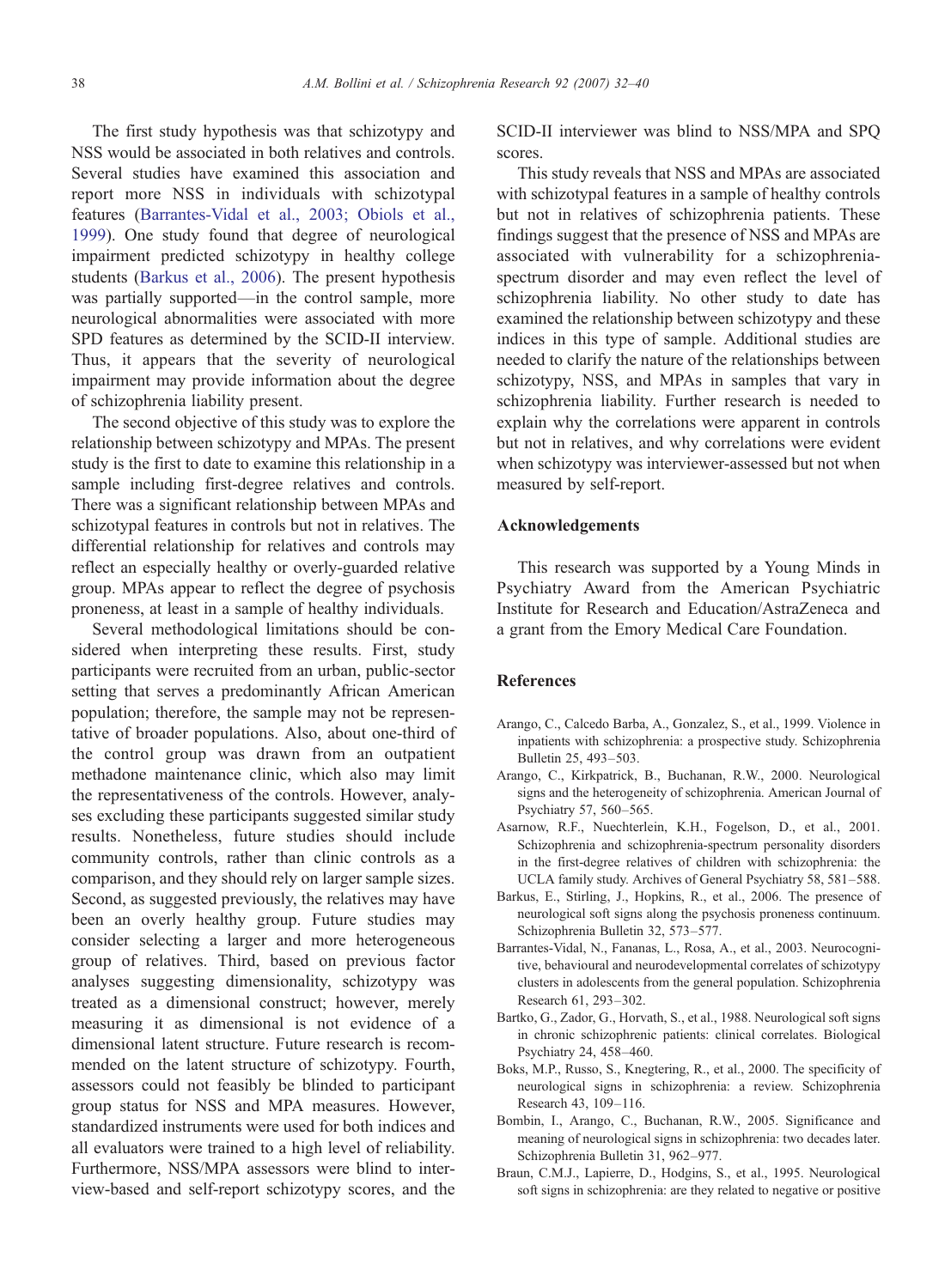<span id="page-7-0"></span>symptoms, neuropsychological performance, and violence. Archives of Clinical Neuropsychology 10, 489–509.

- Buchanan, R.W., Heinrichs, D.W., 1989. The Neurological Evaluation Scale (NES): a structured instrument for the assessment of neurological signs in schizophrenia. Psychiatry Research 27, 335–350.
- Buckley, P.F., 1998. The clinical stigmata of aberrant neurodevelopment in schizophrenia. Journal of Nervous and Mental Disease 186, 79–86.
- Buckley, P.F., Dean, D., Bookstein, F.L., et al., 2005. A threedimensional morphometric study of craniofacial shape in schizophrenia. American Journal of Psychiatry 162, 606–608.
- Calkins, M.E., Curtis, C.E., Grove, W.M., et al., 2004. Multiple dimensions of schizotypy in first degree biological relatives of schizophrenia patients. Schizophrenia Bulletin 30, 317–325.
- Chang, B.P., Lenzenweger, M.F., 2005. Somatosensory processing and schizophrenia liability: priprioception, exteroceptive, sensitivity, and graphesthesia performance in the biological relatives of schizophrenia patients. Journal of Abnormal Psychology 114, 85–95.
- Chen, E.Y., Hui, C.L.-M., Chan, R.C.-K., et al., 2005. A 3-year prospective study of neurological soft signs in first-episode schizophrenia. Schizophrenia Research 75, 45–54.
- Cohen, J., 1960. A coefficient of agreement for nominal scales. Educational and Psychological Measurement 20, 37–46.
- Compton, M.T., Bercu, Z., Bollini, A., Walker, E.F., 2006. Factor structure of the Neurological Evaluation Scale in a predominantly African American sample of patients with schizophrenia, unaffected relatives, and non-psychiatric controls. Schizophrenia Research 84, 365–377.
- Compton, M.T., Bollini, A., McKenzie Mack, L., Kryda, A.D., Rutland, J., Weiss, P.S., Bercu, Z., Esterberg, M.L., Walker, E.F., submitted for publication. Neurological soft signs and minor physical anomalies in patients with schizophrenia, their firstdegree biological relatives, and non-psychiatric controls. Schizophrenia Research.
- Cox, S.M., Ludwig, A.M., 1979. Neurological soft signs and psychopathology: incidence in diagnostic groups. Canadian Journal of Psychiatry 24, 668–673.
- Dazzan, P., Murray, R.M., 2002. Neurological soft signs in firstepisode psychosis: a systematic review. British Journal of Psychiatry 43, 50–57 (Suppl.).
- Dickey, C.C., McCarley, R.W., Niznikiewicz, M.A., et al., 2005. Clinical, cognitive, and social characteristics of a sample of neuroleptic-naive persons with schizotypal personality disorder. Schizophrenia Research 78, 297–308.
- Egan, M.F., Hyde, T.M., Bonomo, J.B., et al., 2001. Relative risk of neurological signs in siblings of patients with schizophrenia. American Journal of Psychiatry 158, 1827–1834.
- Emsley, R., Turner, H.J., Oosthuizen, P.P., et al., 2005. Neurological abnormalities in first-episode schizophrenia: temporal stability and clinical and outcome correlates. Schizophrenia Research 75, 35–44.
- First, M.B., Spitzer, R.L., Gibbon, M., et al., 1998. Structured Clinical Interview for DSM-IV Axis I Disorders. New York State Psychiatric Institute, Biometrics Research Department, New York.
- Flyckt, L., Sydow, O., Bjerkenstedt, L., et al., 1999. Neurological signs and psychomotor performance in patients with schizophrenia, their relatives and healthy controls. Psychiatry Research 86, 113–129.
- Gooding, D.C., Braun, J.G., 2004. Visuoconstructive performance, implicit hemispatial inattention, and schizotypy. Schizophrenia Research 68, 261–269.
- Gourion, D., Goldberger, C., Bourdel, M.C., et al., 2003. Neurological soft-signs and minor physical anomalies in schizophrenia: differential transmission within families. Schizophrenia Research 63, 181–187.
- Gourion, D., Goldberg, C., Bourdel, M.-C., et al., 2004a. Minor physical anomalies in patients with schizophrenia and their parents: prevalence and pattern of craniofacial abnormalities. Psychiatry Research 125, 21–28.
- Gourion, D., Goldberger, C., Olie, J.P., et al., 2004b. Neurological and morphological anomalies and the genetic liability to schizophrenia: a composite phenotype. Schizophrenia Research 67, 23–31.
- Green, M.F., Satz, P., Gaier, D.J., et al., 1989. Minor physical anomalies in schizophrenia. Schizophrenia Bulletin 15, 91–99.
- Green, M.F., Satz, P., Christenson, C., 1994. Minor physical anomalies in schizophrenia patients, bipolar patients, and their siblings. Schizophrenia Bulletin 20, 433–440.
- Griffiths, T.D., Sigmundsson, T., Takei, N., et al., 1998. Minor physical anomalies in familial and sporadic schizophrenia: the Maudsley family study. Journal of Neurology, Neurosurgery and Psychiatry 64, 56–60.
- Hans, S., Marcus, J., Auerbach, J.G., 2005. Relation of neurobehavioral signs, minor physical anomalies, and schizotypy in high-risk adolescents. Schizophrenia Bulletin 31, 325 (abstract).
- Heinrichs, D.W., Buchanan, R.W., 1988. Significance and meaning of neurological signs in schizophrenia. American Journal of Psychiatry 145, 11–18.
- Ismail, B., Cantor-Graae, E., McNeil, T.F., 1998. Minor physical anomalies in schizophrenic patients and their siblings. American Journal of Psychiatry 155, 1695–1702.
- Ismail, B., Cantor-Graae, E., McNeil, T.F., 2000. Minor physical anomalies in schizophrenia: cognitive, neurological and other clinical correlates. Journal of Psychiatric Research 34, 45–56.
- Kendler, K.S., McGuire, M., Gruenberg, A.M., et al., 1993. The Roscommon Family Study. I. Methods, diagnosis of probands, and risk of schizophrenia in relatives. Archives of General Psychiatry 50, 527–540.
- Keshavan, M.S., Sanders, R.D., Sweeney, J.A., et al., 2003. Diagnostic specificity and neuroanatomical validity of neurological abnormalities in first-episode psychoses. American Journal of Psychiatry 160, 1298–1304.
- Kinney, D.K., Woods, B., Yurgelun-Todd, D., 1986. Neurologic abnormalities in schizophrenic patients and their families. II. Neurologic and psychiatric findings in relatives. Archives of General Psychiatry 43, 665–668.
- Lane, A., Kinsella, A., Murphy, P., et al., 1997. The anthropometric assessment of dysmorphic features in schizophrenia as an index of its developmental origins. Psychological Medicine 27, 1155–1164.
- Lenzenweger, M.F., 1999a. Schizophrenia: refining the phenotype, resolving endophenotypes. Behaviour Research and Therapy 37, 281–295.
- Lenzenweger, M.F., 1999b. Deeper into the schizotypy taxon: on the robust nature of maximum covariance analysis. Journal of Abnormal Psychology 108, 182–187.
- Lohr, J.B., Flynn, K., 1993. Minor physical anomalies in schizophrenia and mood disorders. Schizophrenia Bulletin 19, 551–556.
- Maggini, C., Raballo, A., 2003. Subjective experience of personality dimensions in 1st degree relatives of schizophrenics. Acta Bio-Medica de L'Ateneo Parmense 74, 131–136.
- Malla, A.K., Norman, R.M.G., Aguilar, O., et al., 1997. Relationship between neurological "soft signs" and syndromes of schizophrenia. Acta Psychiatrica Scandinavica 96, 274–280.
- McGrath, J.J., van Os, J., Hoyos, C., et al., 1995. Minor physical anomalies in psychoses: associations with clinical and putative etiological variables. Schizophrenia Research 18, 9–20.
- McGrath, J., El-Saadi, O., Grim, V., et al., 2002. Minor physical anomalies and quantitative measures of the head and face in